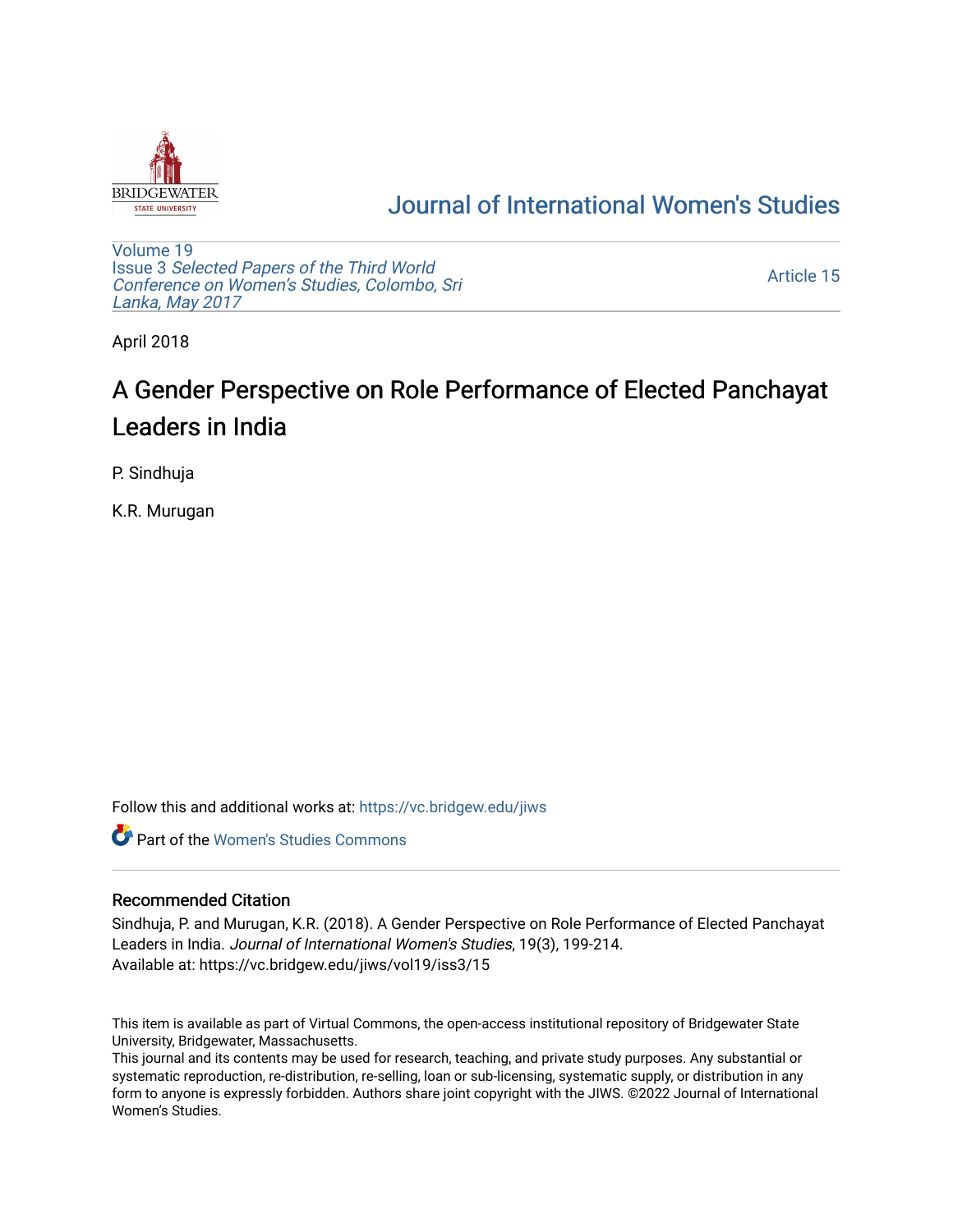#### Sindhuja and Murugan: Role Performance of Elected Panchayat Leaders in India

This journal and its contents may be used for research, teaching and private study purposes. Any substantial or systematic reproduction, re-distribution, re-selling, loan or sub-licensing, systematic supply or distribution in any form to anyone is expressly forbidden. ©2018 Journal of International Women's Studies.

#### **A Gender Perspective on Role Performance of Elected Panchayat Leaders in India**

By P. Sindhuja<sup>[1](#page-1-0)</sup> and Prof. K.R. Murugan<sup>[2](#page-1-1)</sup>

#### **Abstract**

Gender equality is fundamentally related to sustainable development, and globally accepted as a necessity for the promotion of human rights. Gender empowerment is determined by active participation of women and men in social, economic, and political spaces and activities taken in decision-making. In the context of local government, gender equality is critical as women and men face different challenges in full participation, representation and decent work opportunities. Though the constitution provides women the right to be elected in political and public representative institutions, such as parliament and local government bodies, gender inequality, as a collection of interlinked problems existed in the political arena too. Today the representation of women in politics has been increased considerably but due to their low participation, their issues and problems are generally unseen and unnoticed. Participation of women in the decision-making levels not only enhances their social, political and economic status, but also strengthens democratic institutions and even perhaps change the nature of the democratic process. Thus, the present study analyzed the gender challenges, gender influence in leadership styles, gender role and responsibilities of the elected panchayat leaders in Sivagangai district. The sample size of the study is 50 and the Harvard Analytical Framework has been used as a tool for data collection. Findings of the study assisted in the framing of strategies for the effective role performance of women in rural local governance and for the promotion of Gender Responsive Governance.

*Keywords:* Gender Equality, Responsive Governance and Political Participation, Tamil, Nadu, India

#### **Introduction**

 $\overline{\phantom{a}}$ 

*"Women represent half the potential talents and skills of humanity and their underrepresentation in decision-making is a loss for society as a whole." – First European Summit on Women in Decision-making (Athens, 1992)*

1

<span id="page-1-0"></span><sup>&</sup>lt;sup>1</sup>Ms. P. Sindhuja is a Ph. D scholar at Dept. of. Women's Studies, Alagappa University, India. Her research applies the Harvard Analytical Framework to find out the gender role differences among the elected panchayat leaders. She holds a Master of Women's Studies and won the "Best ShanthiSainik" award by the Gandhi Gram Rural Institute, Deemed University, Dindigul for the year 2001. She is also an editor for a bulletin and e-newsletter published by the Dept. of. Women's Studies, Alagappa University.

<span id="page-1-1"></span><sup>2</sup> Dr. K.R. Murugan is Professor and Head in the Dept. of. Social Work, Alagappa University, India. He is having 26 years of research experience and 21 years of experience in Teaching, Training and Extension Programme. He has more than 80 publication of books, articles and research reports. He is one of the editors for Journal of International Women's Studies. He has received Distinguished Scientist Award (in the category of Women Empowerment) by Venus International Foundation-2015 and "Outstanding Educator and Scholar Award"- by National Foundation for Entrepreneurship Development (NFED) in the 7th Teacher's day awards 2016.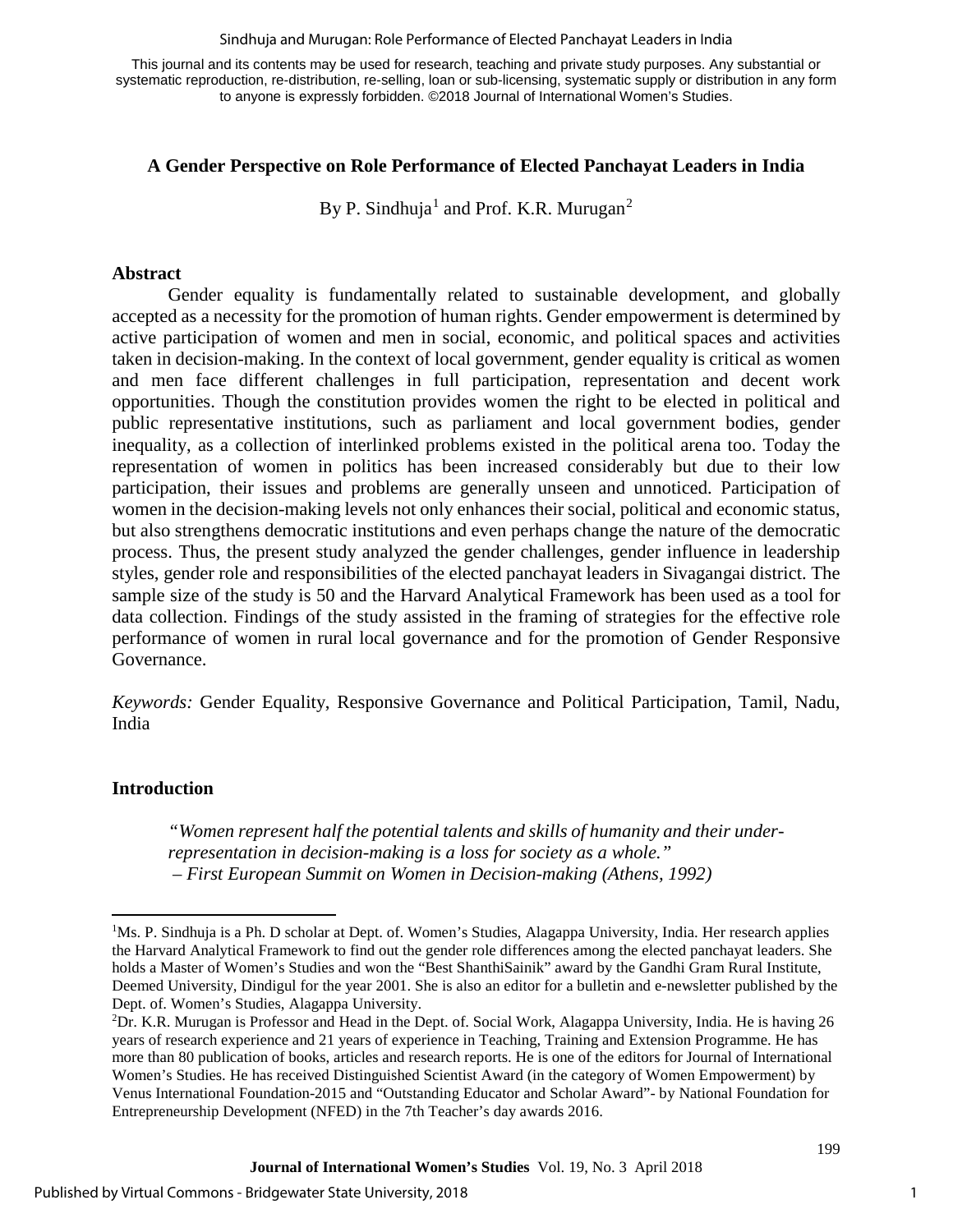Panchayats have been the backbone of Indian villages since the beginning of recorded history, so, Panchayat Raj is not a new phenomenon in the country. Its illustration in history goes back more than 1000 years. Panchayat Raj refers to a local self-government system in India. Panchayat Raj Institutions (PRIs) consist of three tiers: district level, block level and village level. In the structure of Panchayat Raj, the village panchayat is the lowest unit. In India, panchayat exists for each village or group of villages. The panchayat chiefly consists of representatives elected by the people of the village. It has its roots in Ancient Indian Institutions when the villages were little republics governed by their panchayats. These panchayats were responsible for overall judicial, legislative, and revenue work for the area. In the midst of conquest and the rise and fall of empires, the village panchayat continued to survive and gave continuity to the Indian tradition. It was with the coming of Moguls that these panchayats went through a phase of downfall. The British rule following the Moguls rule further centralized the power. It was during their reign that the administrative and legal powers of these institutions were taken away, resulting in unrest among the masses. Probably this and the shock of the mutiny of 1857 led the British to form a Royal Commission on decentralization. The report recommended that the judicial and development functions be again rested in the panchayats. The acceptance of Montague-Chelmsford reforms resulted in a stream of legislation relating to village panchayats practically all over the country. Meanwhile, Gandhi mooted the idea of Gram Swaraj (self-sufficient and selfgoverned villages), with a village at the center of every activity. He had hoped that his philosophy of Panchayati Raj could be the framework of the political order of free India. However, Nehru did not see any special virtue in villages. Instead, he underlined the advantages of science and technology and appreciated urban culture. Moreover, Dr. Ambedkar roundly condemned the village as a sink of localism and den of ignorance, narrow mindedness, and communalism. As a result, panchayat could find a place only in the Directive Principles of State Policy in the form of Article 40. After the Independence, at the initiative of Prime Minister Jawaharlal Nehru, most states adopted the Panchayati Raj Acts.

The government constituted the Balwant Rai Mehta Committee (1952), which suggested a three-tier Panchayati Raj system at the village, block, and district level. The first panchayat to be instituted as per this recommendation was in district Nagaur in Rajasthan on October 2, 1959. The Ashok Mehta Committee (1978) probed dilapidated economic conditions of these panchayats and concluded that government interference must be removed from these institutions. The G.V.K. Rao Committee appointed by the Planning Commission in 1986 strongly recommended for the revival of the PRIs all over the country, highlighting the need to transfer the powers of the state to democratic bodies at the local level. The L.M. Singhvi Committee of 1986 recommended that to be effective, the PRI should be constitutionally recognized, protected, and presented by the inclusion of a new chapter in the constitution. It also suggested a constitutional provision to ensure regular, free, and fair elections for the PRI. Prime Minister Rajiv Gandhi made repeated efforts in this direction. However, it was the Narsimha Rao's government that succeeded in getting the73rd Constitutional Amendment passed in April 1993.

After Independence, despite having a Constitution, which embodies lofty, ideals like equity and equality, social justice could not be achieved so far. Even when India had a woman as Prime Minister for quite a number of years, the situation of women at large did not change for the better and women's participation in politics remained quite insignificant in India. However, women constitute more or less than half of the population of any country. But their involvement in politics is insignificant as they are considered as subordinate to men. According to Milbrath and Goel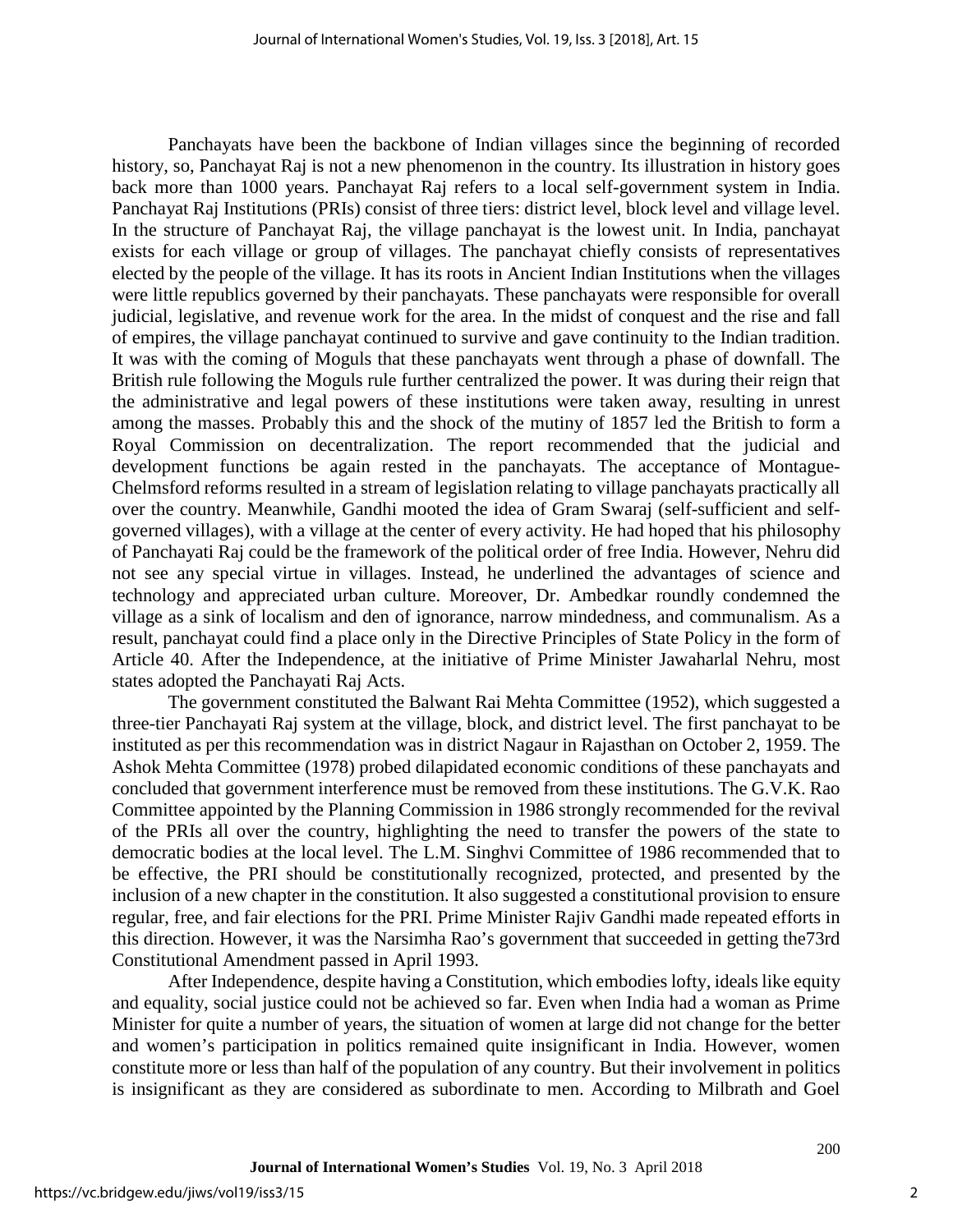(1977), it is a tradition in almost all societies that politics is mainly an affair of men and that women should fall in line with them politically. The traditional mindset of people supports exclusion of women from political life. According to Lipset (1959), traditionalism and conservative outlook of people is the main hindrance for women to enter into politics. Subordination of women in society too acts as a structural constraint to their participation in political activities (Mishra, 2006). Ideological factors such as patriarchy and gender discrimination which still exist in society shape women's participation globally. Patriarchy as a system of male domination shapes women's relationship in politics. It constructs the hierarchy of gender relations where men are privileged. The gender role ideology is used as an ideological tool by patriarchy to place women within the private arena of home as mothers and wives and men in the public sphere. This male public and female private dichotomy in social perception has been found to be greatest hindrance in the way of women's access to power and political decision-making bodies. Chafe (1974) finds that discrimination against women is deeply rooted in the structure of society which restricts women primarily to the domestic sphere of life. According to Elshtain (1981), public-private divide has been used to legitimate women's exclusion from politics.

Social factors are also important which effect women's participation in public spheres. Women find it difficult to participate in politics due to limited time available to them because of their dual roles in the productive and reproductive sphere. With the primary roles as mothers and competing domestic responsibilities and care work, they are left with little time to participate in politics. According to Khan (1991), due to social condition and the double work, women can seldom make the time to participate in electoral politics. According to Devi and Pati (1981), social traditions engulfed with various taboos continue to look down upon women as a part of the households, not as a part of the public life. After attaining independence the Indian constitution ensured gender equality through various provisions and regulations. It was presumed that these rights would automatically get translated into political development of the women in the country. The issue of women's participation in politics cannot be viewed in isolation from the general position of women in a society, but despite their vast strength, women occupy a marginalized position in the political system.

The demand for reservation for women in adequate proportion at the local government level was felt strongly due to the fact that rural women are powerless and unequipped because of the traditions and conservatism of rural areas, the patriarchal nature of the family, lack of education, and access to information and media, poor exposure to the outside world, etc. It was also felt that to make it more meaningful, a guarantee is needed for women's emergence as the Sarpanch (head) of the village. The National Perspective Plan for women, 1988, recommended for 30 percent reservation for women in the three-tier system of PRIs. It also recommended that 30 percent of the executive head positions from the village to the district level should be reserved for women. However, the year 1993 achieved a milestone with the acceptance of the 73rd Constitutional Amendment. The Article 243 (3) of this Act reads as follows: Not less than onethird (including the number of seats reserved for women belonging to the Scheduled Castes and Scheduled Tribes) of the total number of seats to be filled by direct election in every panchayat shall be reserved for women and the seats may be allotted by rotation to different constituencies in a panchayat. And Clause (4) of the Act has the following provision: "… not less than one-third of the total number of offices of Chairpersons in the panchayats at each level shall be reserved for women". This provision enabled more than hundred thousand women to participate in PRIs.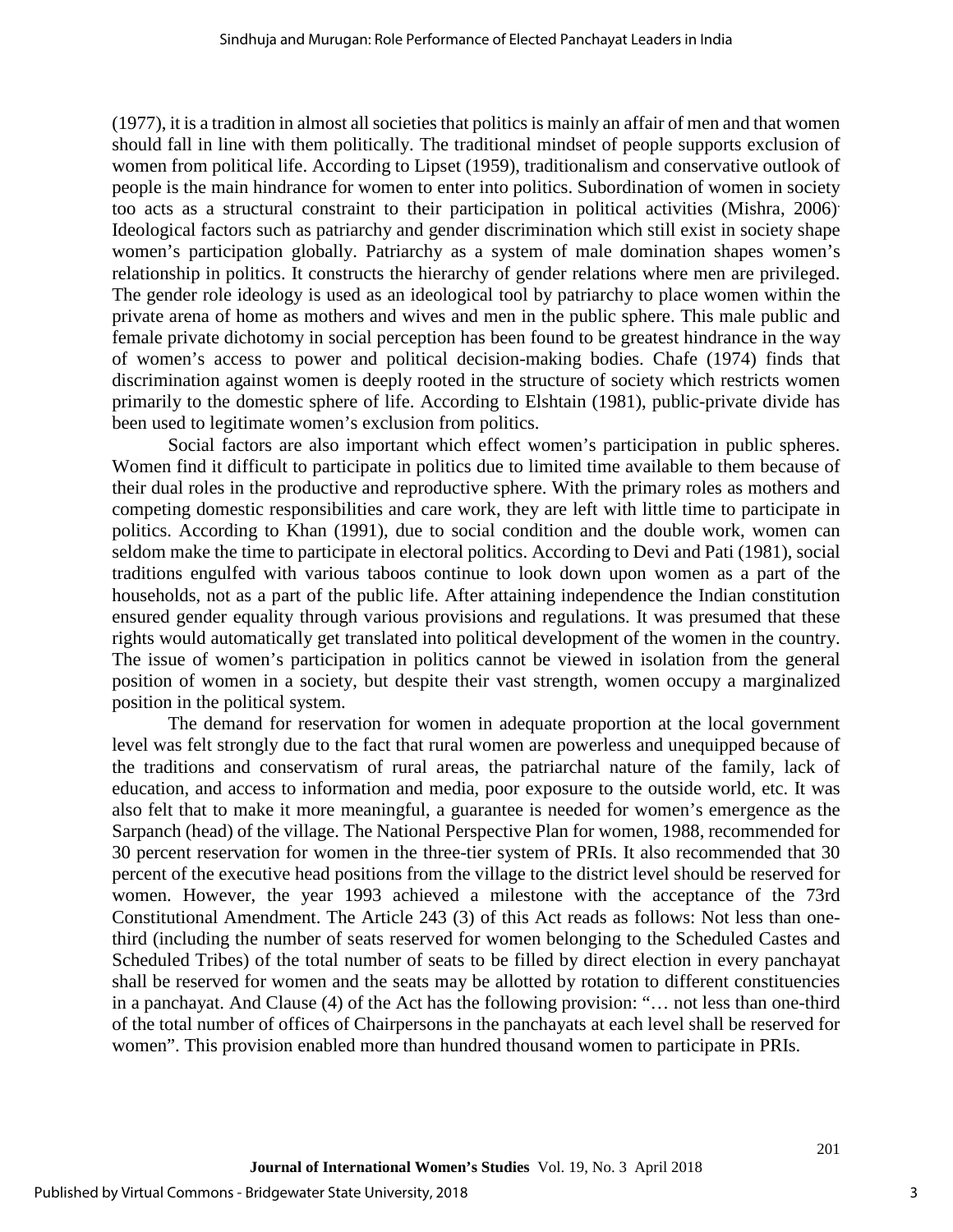#### **Feminist Perspectives on the Political Participation of Women**

Enfranchisement, which is one of the basic criteria to determine political rights, was denied to women in many democracies of the world. In fact, New Zealand was the first country to have enfranchised its women in 1893. Then followed Australia in 1899, Finland in 1906, the Scandinavian countries in 1915 and Switzerland in 1971.Women were granted the right to vote in Soviet Russia in 1917, UK partially in 1918 and fully in 1928, USA in 1920, France 1946, Japan, China in 1947 and in India 1950 (UNDP, 2002). The pressure for inclusion in the political process and full citizenship for women gained full momentum in the 18th and 19th centuries. In 1791, Olympe de Goughes, a French revolutionary published her "Declaration of the Rights of Women and Citizen" in response to the revolution's Declaration of the Rights of Man and Citizen (1789), which had excluded women from active political citizenship. Her famous statement that "Woman has the right to mount the scaffold; she ought equally to mount the tribune" was taken up as the rallying point for feminists after de Goughes herself had been guillotined (Freedman, 2002). Women's public and private roles were articulated by Lucretia Mott and Elizabeth Cady Stanton at the Women's Right Convention held in Seneca Falls, New York, 1848.

It is also to be noted that men philosopher Condorcet wrote the first essay on "The Admission of Women into Full Citizenship" (1790), and John Stuart Mill introduced the question of women's suffrage in the House of Commons in 1867. Mill in his 'Subjection of Women', first published in 1869 provided a full-scale analysis of women's situation and the advantages to society of giving them full legal and political equality with men (Bryson, 1999).

Although women achieved suffrage in many democracies in the later part of the 19th and early part of the 20th century women were appallingly underrepresented in the decision-making bodies both national and local level. Political theorists and philosophers from Plato and Aristotle to Hobbes, Locke and Rousseau argued for a natural difference between men and women. They believed that men were more rational than women and were therefore suited to public and political life. Women, who were thought to be irrational, were relegated to the emotional life at home (Bryson, 1999). Feminist theorists have criticized the theoretical basis on which Western democratic institutions are based, particularly the division between the public and the private (Bryson, 1999). Criticism of the division between public and private in political thought led feminists in the 1960's and 1970's to declare that *personal is political* and argue that the private sphere was in fact a primary site of power relations.

The failure of representative institutions to open up to women, made many feminists to move away from the institutions of power. The theoretical underpinnings of such moves were provided by such books as Kate Millet's *Sexual Politics* (1970). This book provided the first systematic account of the theory of patriarchy and was a vital step in understanding women's subjugated position in society. The feminist disengagement from the formal political processes and institutions in the 1960's and 1970's was not unanimous; there were others who wanted to increase women's representation in the national and local representative bodies. While recognizing that power exists outside these formal institutions of power there was also the growing realization among feminists that these institutions were important sites of power and if women were to challenge male domination they must enter the arena of formal politics (Bryson, 1999).

Kraditor (1965), Helga Hemes (1982) formulate three different types of reasoning found in women's political participation (Hedlund, 1988). The first is justice reasoning, which emphasizes women's right to political participation. It is based on the ideology of natural law and was primarily used during the first wave of women's movements to justify women's suffrage. Secondly in the resource reasoning, the claim is made that if women do not participate in politics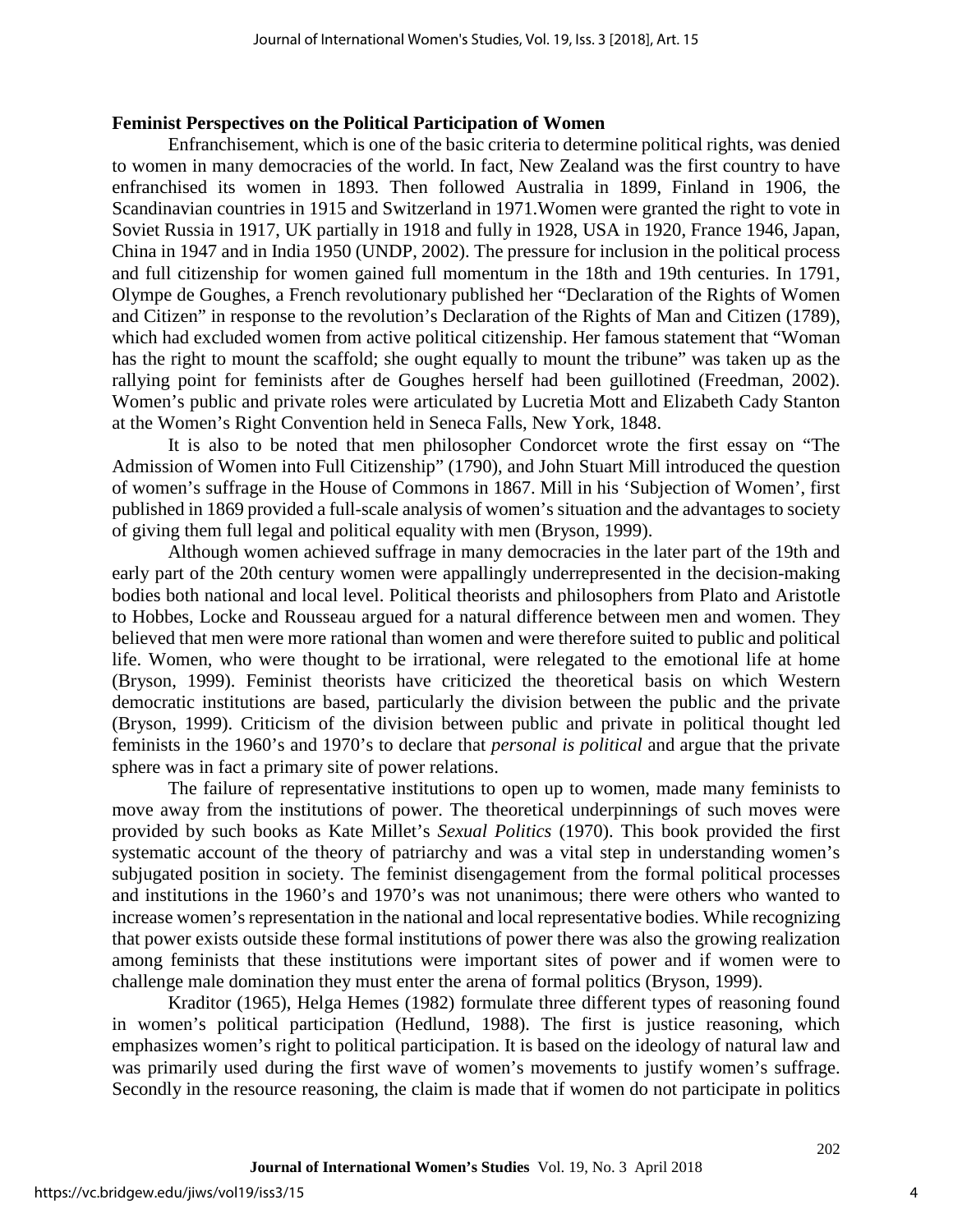society is deprived of particular knowledge and skills that women possess. And thirdly, according to interest reasoning, women's interests are different from men's and often in conflict and women need to act politically to safeguard their own interests. Therefore, it is found that throughout history women's demand for political rights have been motivated by different aspects of these three types of reasoning.

#### **History of Women's Political Participation: An International Scenario**

The history of equal participation of women in the political fields, in countries like ancient Greece and Republican Rome as well as in the few democracies emerged in Europe, totally excluded women from the voting rights by the end of the 18<sup>th</sup> century. Wollstonecraft's A Vindication of the Rights of Woman (1792) is a declaration of the rights of women to equality of education and to civil opportunities (Brody, 2000). Today it is regarded as one of the foundational texts of liberal feminism (Brody, 2000). However, despite of the extension of voting rights as it took place in the United Kingdom in the year of 1832, all the voting rights were denied to be vested in women folk. Only in the  $19<sup>th</sup>$  century, on the issue of voting rights of women began the struggle and especially in Great Britain and the United States. American women were the first at the world level for fighting for their rights to vote. Similarly, women won voting rights in most of the western liberal democracies after their systematic battle with the system. In United Kingdom, the right to vote was granted by the British Government on the basis of wifehood, property and education. It was only at the early years of the  $20<sup>th</sup>$  century, women got the success in getting right to vote in the national elections in the countries of New Zealand in 1893, Australia in 1902, Finland in the year of 1906 and Norway in 1913. Women had achieved voting rights in some local elections as far as Sweden and United States were concerned. The enfranchisement of the women particularly in the nations of Europe and elsewhere were speeded up during the period of World War I and its aftermath. On August 26, 1920, the 19th Amendment granted the right to vote to American women, is signed into law by Secretary of State Bainbridge Colby. In almost 28 countries, women won the battle of achieving the equal voting rights with men during the period of 1914-1939. In many of these countries, initially women got the right to vote in municipal or other local elections or most likely in the provincial elections; only in the later phase, they were granted the equality right to vote in the national elections. And immediately after the World War II, some more countries like Italy, China etc. joined this very group. The total number of countries had reached more than 100 in another decade which had provided its women equal rights to vote partly due to the reason that nearly all such countries had achieved independence after World War II and had granted such rights in favor of women in their Constitutions. In Switzerland, women are provided with the full and equal voting rights in federal and most cantonal elections by 1971 and in 1973 same rights were granted to women in Syria also. However, in a number of conservative Arab countries bordering the Persian Gulf, women continue to be denied the equal voting rights. So, in some Muslim countries, participation of the woman in different spheres of civil life was insignificant (Chaudhary, 2002). Complete voting rights on equality basis for women were granted in the Constitution of India by its Government in the Year of 1949; in the country of Pakistan, full voting rights were granted in favor of women in the year of 1956 in national elections.

With the voting rights granted to women in most countries of the world, women's struggle for more political space in decision making arena started getting recognition. With the advent of feminism in USA in 1960s the concept of participation of women in political process (not only in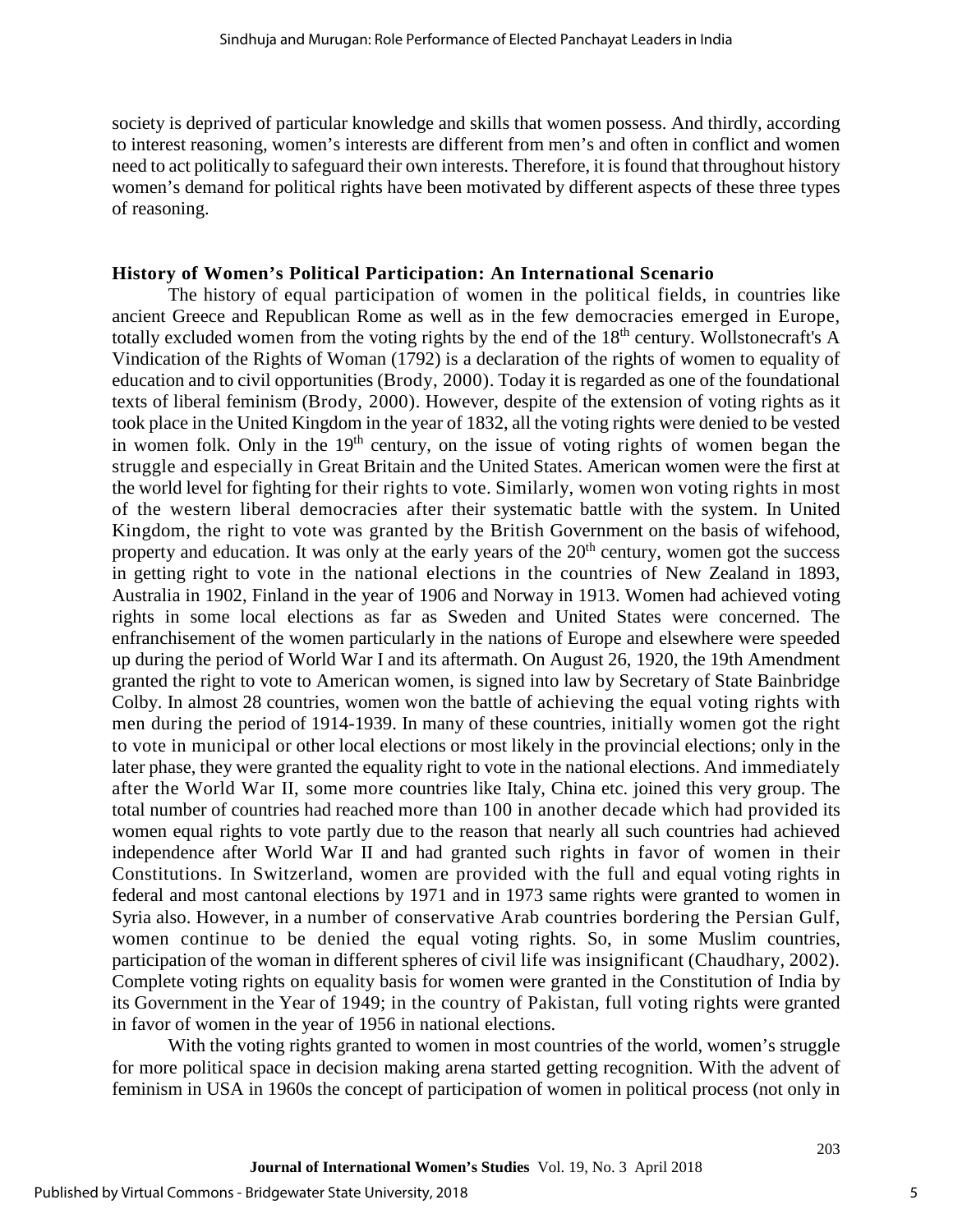voting but also in other political activities) took a new direction. In later decades, importance of the concept of participation of women in political process has significantly increased among political thinkers and researchers. In recent times, a large number of institutions and research centres have been established to broaden the scope of analysis of women's participation in political process.

#### **Initiatives of International Organizations**

Globally, various organizations have taken initiatives to promote women's status in society. For example, in 1946, the United Nations Commission on the Status of Women (UNCSW) was set up as a permanent body of the Economic and Social Council. In 1952, the General Assembly of United nations adopted the Convention on the Political Right of Women which stated that "Women shall be entitled to hold public office established by national law on equal terms with men without any discrimination". In 1979, the Convention on the Elimination of All forms of Discrimination against Women (CEDAW) was adopted by the General Assembly of United Nations. Consisting of a preamble and 30 articles, it defines what constitute discrimination against women and sets up an agenda to end such discrimination. The CEDAW also highlighted the participation of women in politics.

The first World Conference on Women was held in 1975 in Mexico City. The Conference, along with the United Nations Decade for Women (1976-1985) launched a new era in global efforts to promote the advancement of women by opening a worldwide dialogue on gender equality. The Conference called upon governments to formulate national strategies and identify targets and priorities in their effort to promote the equal participation of women in political space. By the end of the United Nations Decade for Women (i.e. in 1985), 127 Member States had responded by establishing some form of national machinery, institutions dealing with the promotion of policy, research and programmes aimed at women's advancement and participation in development. The fourth World Conference on Women held in Beijing in 1995 also took plan of actions empowering women to take part in politics and decision-making process. Besides, many other organizations such as United Nations Research Institute for Social Development (UNRISD), International Labour Organization (ILO), Food and Agricultural Organization (FAO), International Research and Training Institute for the Advancement of Women (INSTRAW), took initiative to provide institutional framework for research, training and operational activities in the area of women and development.

#### **Empirical Studies**

Various studies conducted in different parts of world have shown that as compared to men, women have very negligible impacts in political process all over the world. A study conducted in 43 countries on women's political engagement, reveals the fact that, women everywhere have a secondary political status (Nelson and Choudhury, 1997). According to Sinha (1989), it is an international experience that despite loud proclamations of constitutional equality between men and women, the few women who enter politics seldom enjoy political power or are involved in decision making bodies. A statistical study conducted by Tingsten (1963) on electoral behaviour and party attitude of women shows that women nowhere make use of their vote to the same extent as the men do. Lasing (1975) points out that woman as compared to man are less politically efficacious, less politically interested, have less political information and are less likely to

6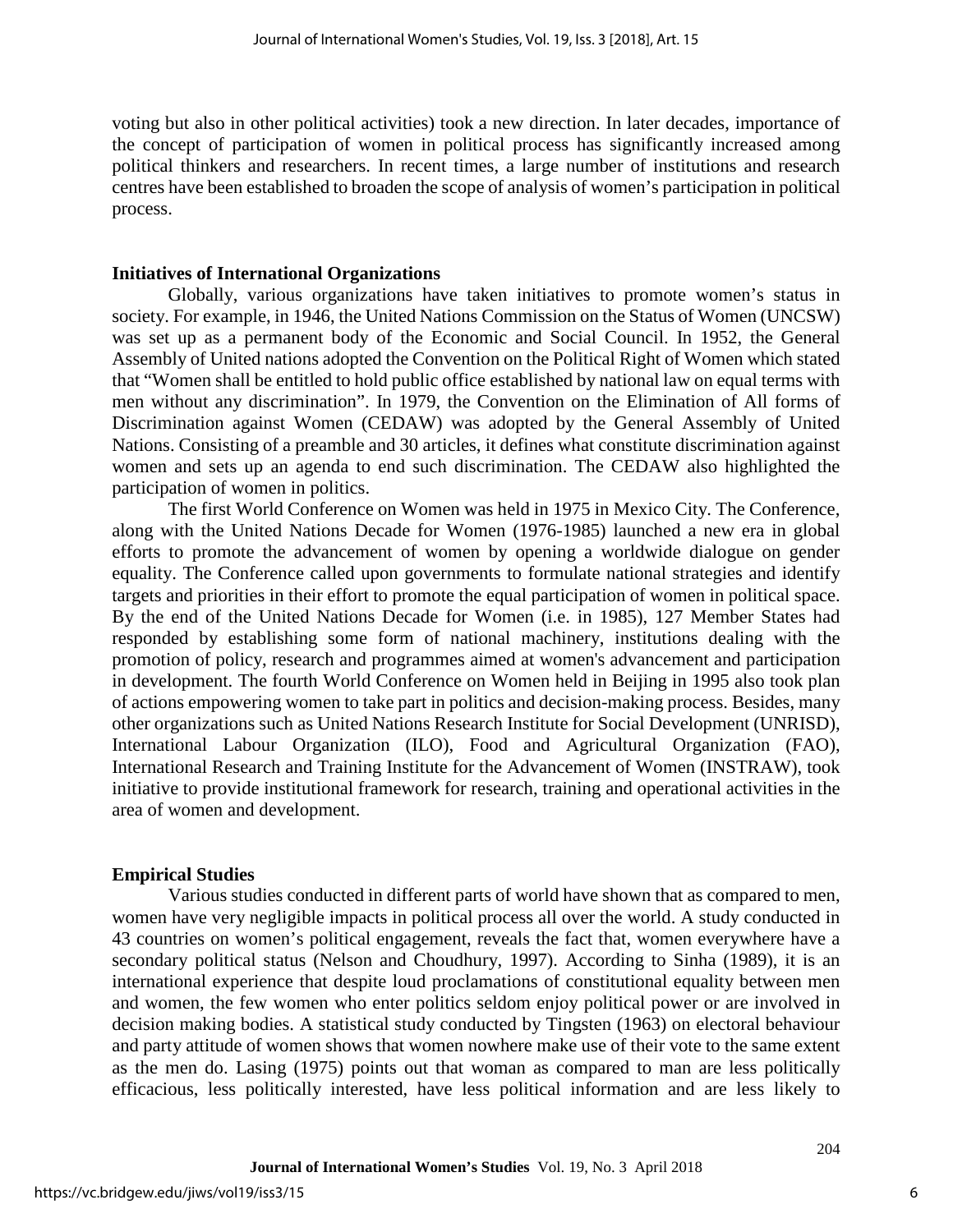participate in politics. Campbell (1967) finds that average American women are lower in political efficacy, lower in political involvement and less in political concept formation than the average male.

Regarding Indian women Goel finds (1974) that, as compared to men, women are less involved in politics. They are less likely to take interest in politics, to attend public meetings and to influence decisions. According to Bhoite (1988), Indian women cast their votes in large numbers, take part in agitational activities, but on the other hand they lag behind in enjoying power positions and occupying prestigious political offices. Jahan (1987) indicates that since 1960 a large number of women have been leading either governments or opposition in four South Asian countries (India, Bangladesh, Pakistan, Sri Lanka). But all of them get into politics through their family connections. All of them have either husbands or fathers or other relatives' already in politics which provide them with readymade network of communication and support. But despite the prominence of several women leaders in the region, opportunities for female leadership have been rare (Jahan, 1987). Jalal (1975) points out that though the women of Bangladesh have political and legal rights like any other developed countries, but in reality, women of Bangladesh don't have meaningful participation in political process.

In a society, participation of women in political process is essential to attain the goals of development and to share the fruits of development equally among people. Especially in a democratic society, participation of women in political process has a great significance to preserve democratic values. In a present day modern society, it is realized by all that without equal participation of both men and women in all spheres of lives and levels of decision making process, democracy; in the true sense of the term cannot be established. Women's participation in political process is essential to solve various social problems related to women. A woman better understands women's problems. Therefore, arguably unless women participate in political process, their problems cannot be solved.

| <b>Country or Area</b>            | Year | <b>Value</b> |
|-----------------------------------|------|--------------|
| <b>SAARC Countries</b>            |      |              |
| Afghanistan                       | 2013 | 27.7         |
| Bangladesh                        | 2014 | 20.0         |
| <b>Bhutan</b>                     | 2013 | 8.5          |
| <b>India</b>                      | 2014 | 12.0         |
| Maldives                          | 2014 | 5.9          |
| Nepal                             | 2013 | 29.5         |
| Pakistan                          | 2013 | 20.7         |
| Sri Lanka                         | 2013 | 5.8          |
| <b>Other than SAARC Countries</b> |      |              |
| Argentina                         | 2013 | 36.2         |
| Australia                         | 2013 | 26.7         |
| <b>Brazil</b>                     | 2014 | 9.0          |
| Canada                            | 2013 | 24.7         |
| China                             | 2013 | 23.6         |
| France                            | 2013 | 26.9         |
| Germany                           | 2013 | 36.5         |

| Table 1: Proportion of seats held by Women in National Parliament |  |  |
|-------------------------------------------------------------------|--|--|
|                                                                   |  |  |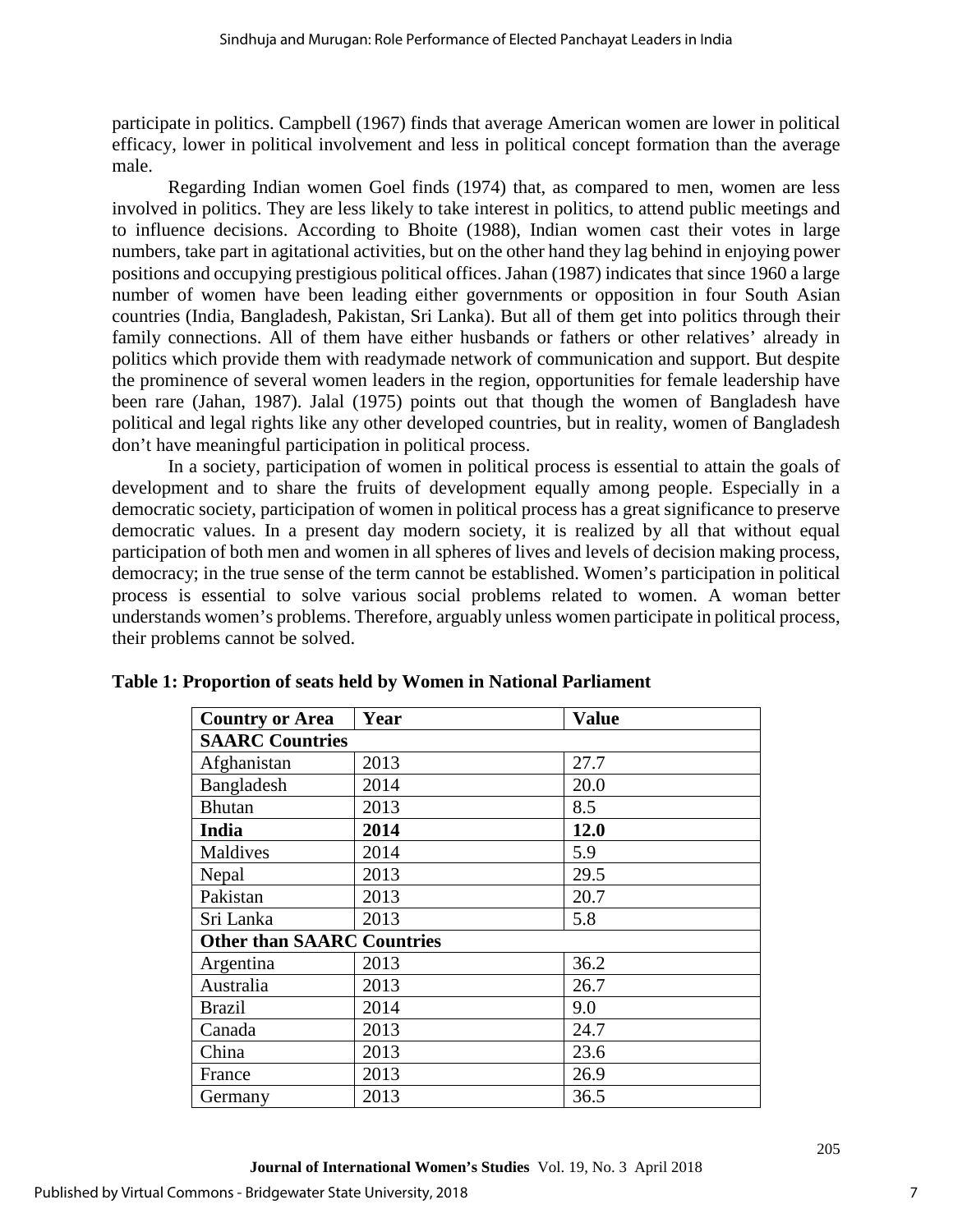| Japan                     | 2014 | 9.5  |
|---------------------------|------|------|
| Mexico                    | 2013 | 36.8 |
| <b>Russian Federation</b> | 2013 | 13.6 |
| South Africa              | 2014 | 41.5 |
| United Kingdom            | 2013 | 22.5 |
| <b>United States</b>      | 2014 | 19.4 |

Source: Women and Men in India-2016, Ministry of Statistics and Programme Implementation, Government of India.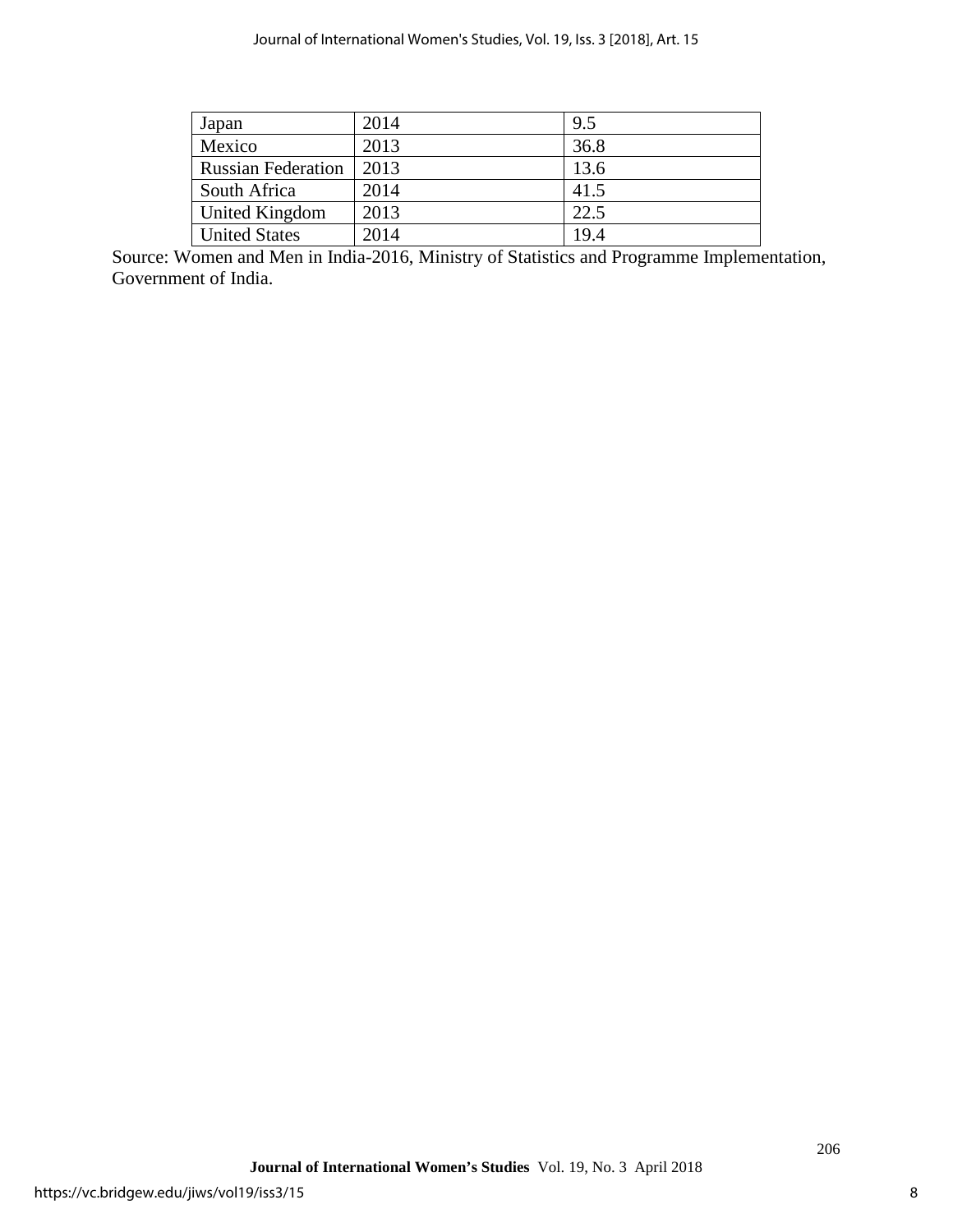

**Figure 1: Women's Participation in Leadership**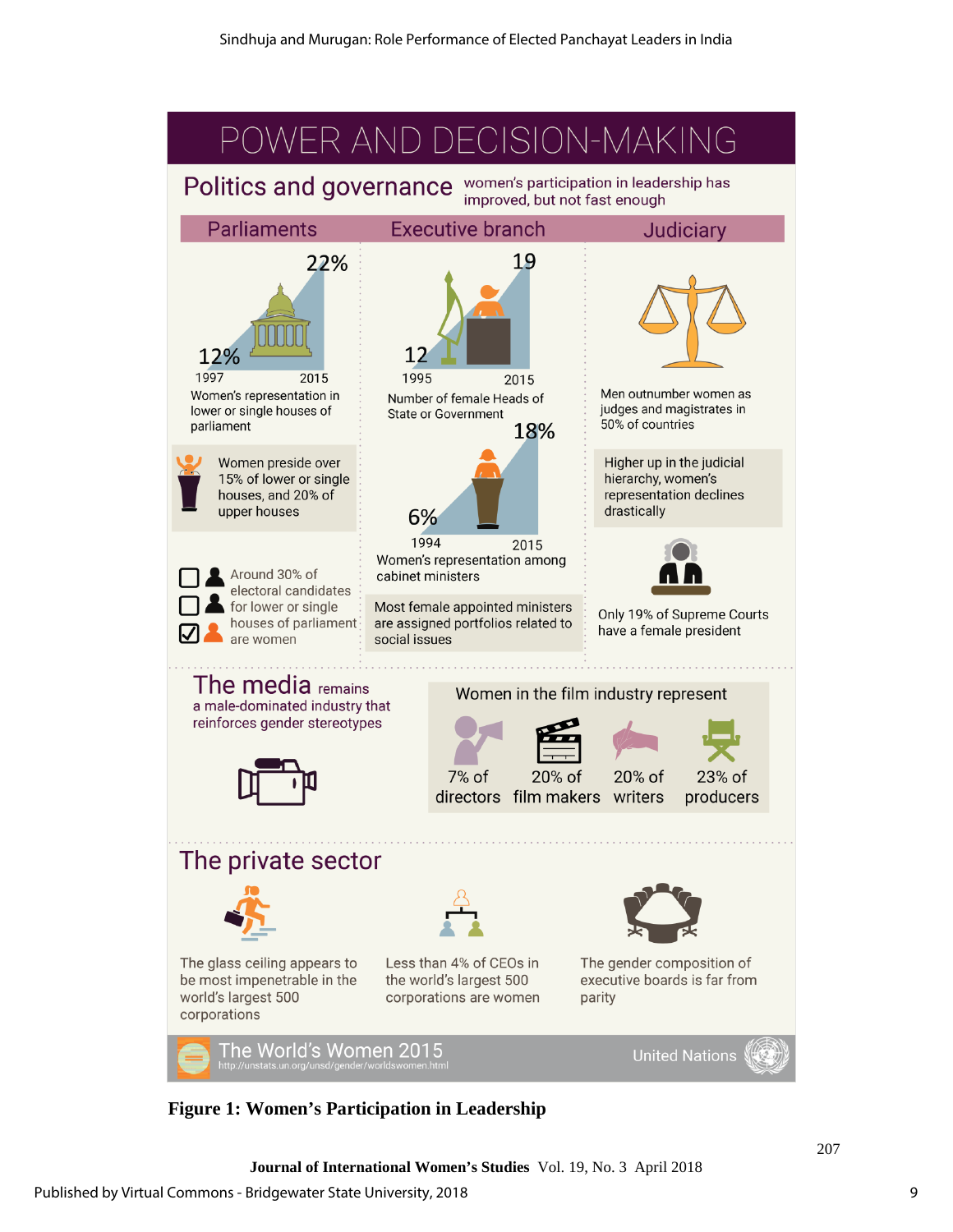

**Figure 2: Governance attributes and resilience** Source: Lebel et al. (2006)

#### **Research Methodology**

#### *Rationale of the Study*

Panchayat Raj Institutions play a vital role in the welfare and development of citizens. Effective governance and gender justice can be attained only if there is equal participation and leadership of men and women in decision making. India has emerged as a model to international community with more elected women representatives than rest of world put together. Indian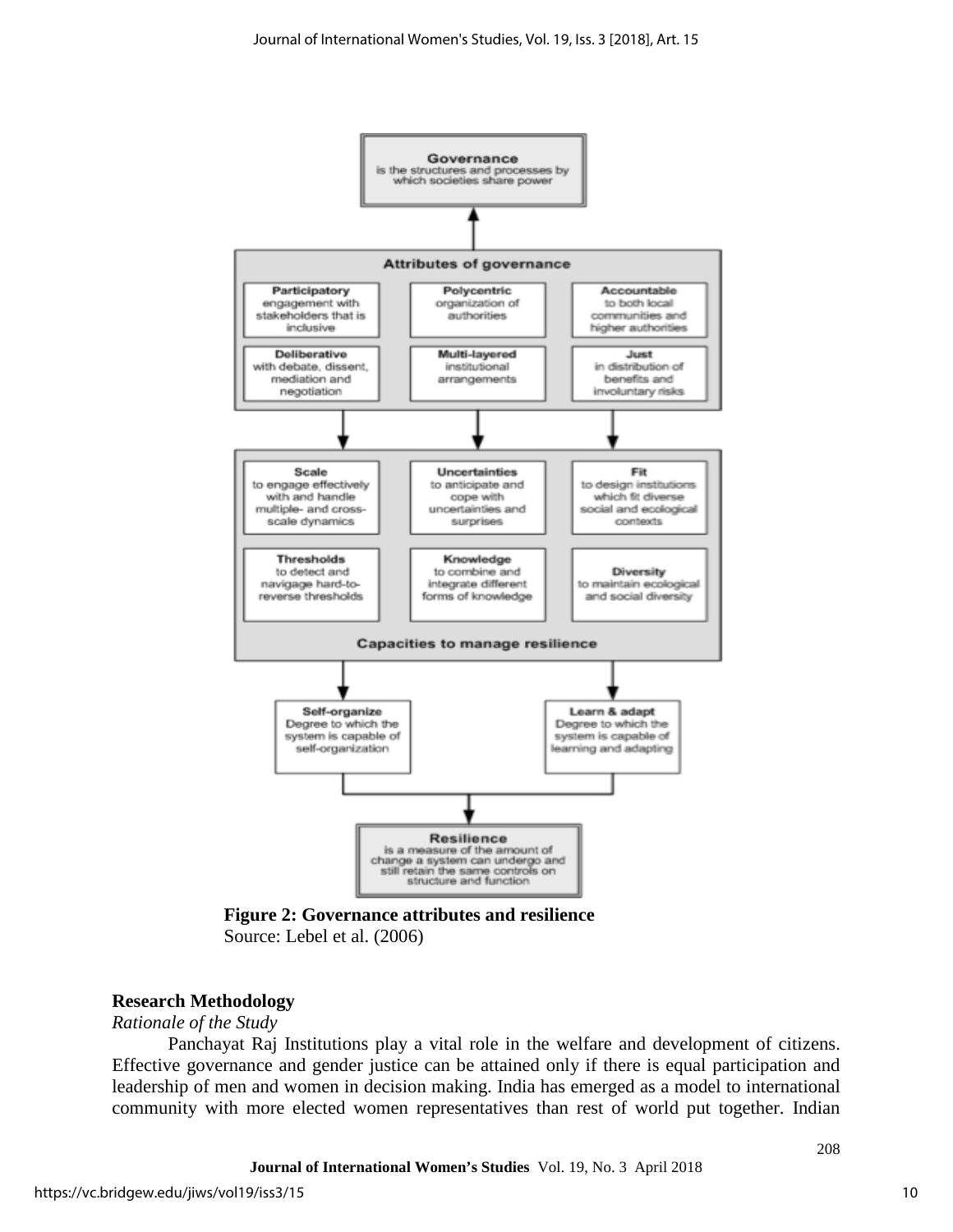experience reveals that many women are hesitant and find it difficult to perform their expected role as elected representatives. While on the other side, there are a number of women representatives who have provided good leadership. Political participation of women is critical for inclusive development. Poverty cannot be overcome without addressing the underlying power imbalances that exist in the world, in particular gender inequality. Besides the socially constructed roles, the gender difference in ownership, authority and decision making too isolate women and prevents them to actively participation in local governance. Hence the research study aims to focus on both women and men elected village panchayat leaders and tries to analyse the gender differences in various aspects. By strengthening resilience and reducing gender inequality a better future for all can be not only imagined but can be achieved.

#### *Objectives of the Study*

- $\triangleright$  To study the socio-economic and political profiles of the respondents
- $\triangleright$  To explore the gender roles and responsibilities of the respondents
- $\triangleright$  To find out gender challenges faced by the respondents in the study area.
- $\triangleright$  To provide suggestive measures for effective participation of women in rural local governance.

#### *Research Design*

A descriptive research design has been adopted in this study.

#### *Study Universe*

According to the 2011 census, Sivagangai district has a sex ratio of 1,003 females for every 1,000 males, much above the national average of 929. The average literacy of the district was 71.67%, compared to the national average of 72.99%. The district has 7 taluks in 2 revenue division. It has 3 Municipalities (Sivagangai, Devakottai and Karaikudi).It has 12 Panchayat Unions and 445 Village Panchayats.

#### *Sampling Technique*

Census sampling has been adopted to collect the data.

#### *Sample Size*

Illayangudi panchayat has been taken for study. It has 21& 34 Elected Women and Male village panchayat leaders respectively.

#### *Research Tools*

Interview schedule and focus group discussion have been adopted for the collection of data. The Harvard Analytical Frame Work has been used to study the gender role differences among the elected women and men panchayat leaders.

#### *Sources of data collection*

Primary data has been collected through interview schedule and case studies directly from the respondents. Secondary data include documents, records available in Inter Parliamentary Union, books, journals and related websites.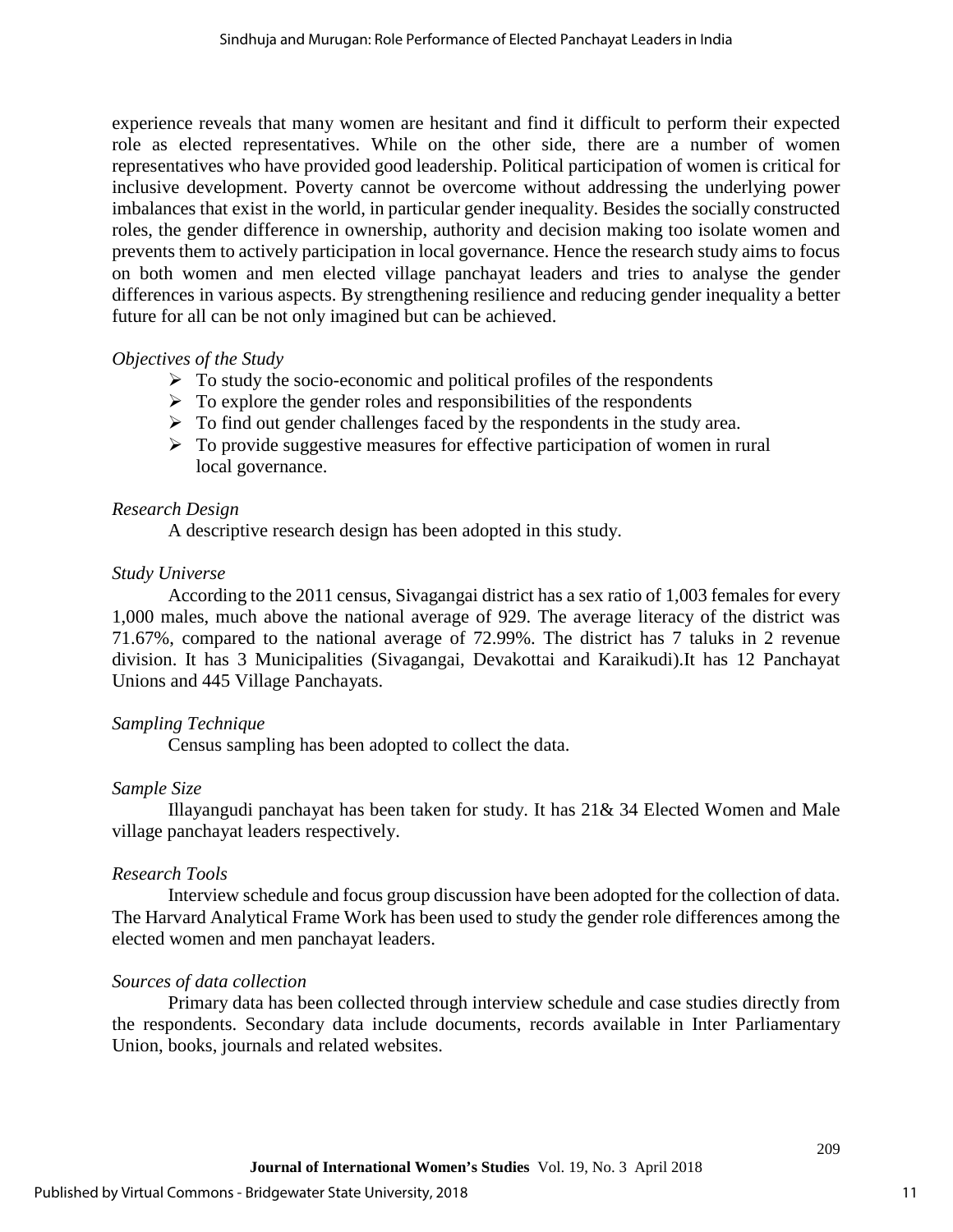#### *Pre-Testing*

A pre-testing was done to verify the suitability and adaptability of the tool in order to satisfy the research objectives. This exercise helped the researcher to standardize the structured interview schedule with necessary modifications (both additions and deletions) so as to obtain qualitative information from the respondents.

### **Major Findings of the Study**

| $\blacktriangle$ , socio coonomic and political promote or the respondents<br><b>Variables</b> | <b>Elected Women</b>    | <b>Elected Men</b>         |
|------------------------------------------------------------------------------------------------|-------------------------|----------------------------|
|                                                                                                | Representatives $(\% )$ | <b>Representatives</b> (%) |
| Age                                                                                            | 43 (31yrs-40yrs)        | 56 (41yrs-50yrs)           |
| <b>Type of Family</b>                                                                          | 53.3 (Joint Family)     | 47 (Nuclear Family)        |
| <b>Education</b>                                                                               | 30 (Hr. Sec)            | 34 (Secondary)             |
| Occupation                                                                                     | 50 (Agriculture)        | 65 (Business)              |
| <b>Family Income (p/m)</b>                                                                     | $67(4001 - 6000)$       | 69 (8001-10,000)           |
| Age of entry into politics                                                                     | $57(26-35)$             | $56(36-45)$                |
| No. of. times elected                                                                          | 70 (First Time)         | 60 (Third Time)            |
| <b>Motivational factors</b>                                                                    | 70 (To Develop          | 68 (To Develop             |
|                                                                                                | Community)              | Community)                 |
| <b>Family members in politics</b>                                                              | 73                      | 61                         |
| Interest to contest in election                                                                | 57 (Interested)         | 82 (Interested)            |
| again                                                                                          |                         |                            |

**Table 2: Socio-economic and political profile of the respondents**

Age is an indicator of experience and maturity in the Indian context. It is also an indicator of authority, as in the Indian cultural ethos, age is treated with a lot of respect. This is particularly relevant to women, because the years in which they can be, most fruitfully, politically active, are also their reproductive and child bearing years. Before the elections there was a belief that older women, who were free or more free from household duties and responsibilities would be more active in local politics, but the data collected shows that approximately 43% of the women respondents belongs to the ages between 31-40 years and the men respondents belongs to the ages between 41-50 years. It is evident that changing attitude of the society has helped the women of younger age to come out and take part in village panchayat election.

Family as a unique social institution plays a very important role in the development of personality of an individual and also in the process of socialization. The above table reveals that 53% of the women respondents were from joint family and remaining 47% of the respondents were from nuclear family. So, it is clear that respondents from joint family get psychological security and moral support to lead the both private and public sector successfully.

Education is not the fruit of contemplation, but also the instrument of socio-economic and political maturity of a society. The data collected shows that the 30% of the women respondents have completed their higher secondary education and only 34 % of the male respondents have completed their secondary education. It confines that still there are obstacles for women and men to continue their higher education.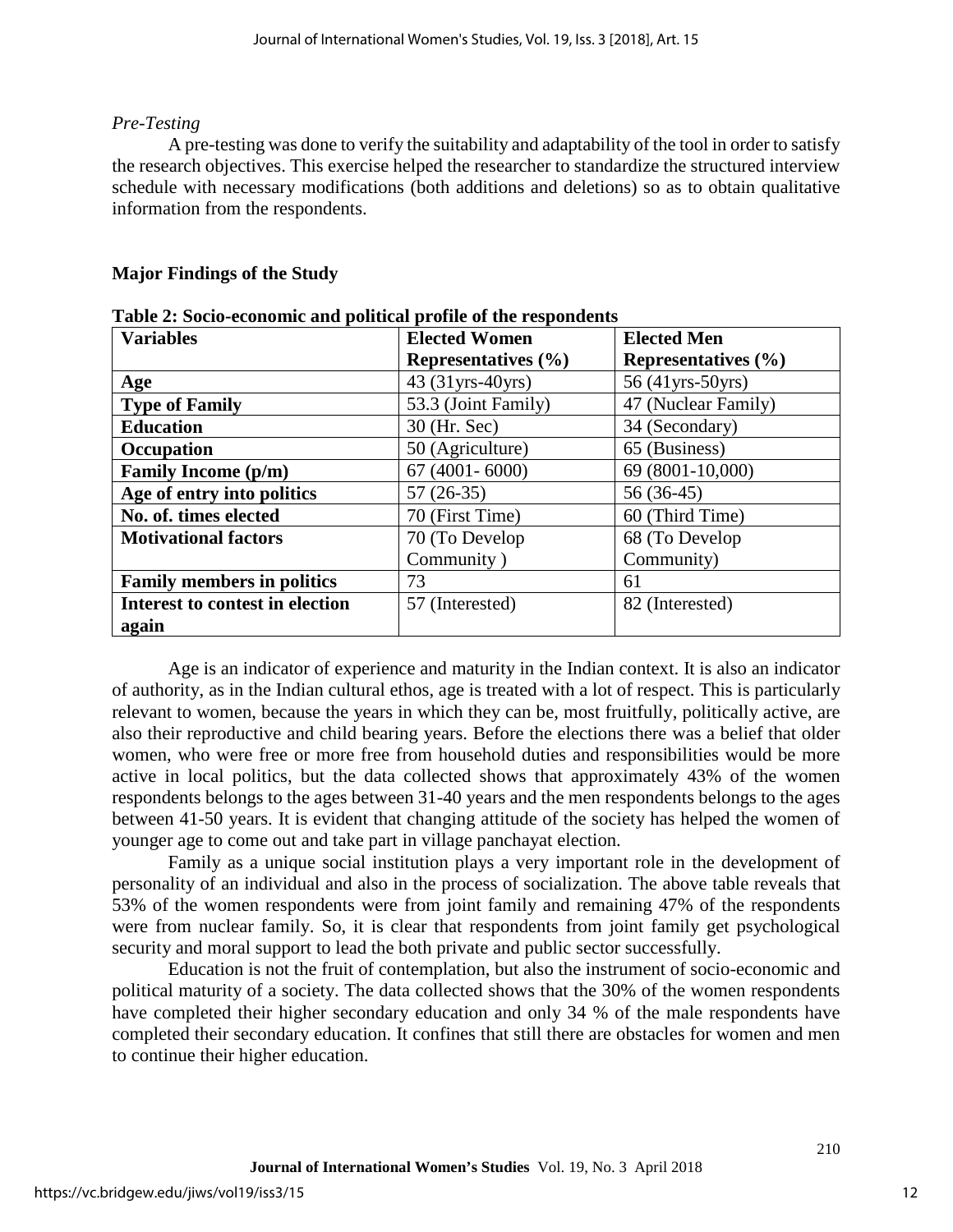Family is an important economic unit and fulfills all economic needs of the family members. The data collected reveals that 67% of the women respondents' family income falls between Rs. 4001- 6000. But 69% of male respondents' family income falls between Rs.8001-10,000.

Age is considered as an important factor in determining the emotional and psychological aspects. As the age increases the mental and psychological aspects also get matured, able to cope with all activities and also provide their full participation. But the data collected shows that 57% of the women respondents were from the age group of 26-35 years and 56% of the male respondents were from the age group of 36-45 years. From the data, it may also consider that woman in the middle age group also have the same abilities and capabilities as men from older age group.

On the question of political careers and their frequency being elected as panchayat leaders table- 1depicts that 70% of women respondents were elected as first time and 60% of male respondents were elected as third time. The differences may be due to the rotation of seats allotted to women.

The political parties as they play a key role in democratic politics, they should have strong desire and involvement in serving the people irrespective of gender. Table -1 clearly indicates that majority of women and male respondents entered into politics to help the people in society. Thus, it can be inferred that the choice of entry into politics of women and male respondents are mainly to serve the people.

Several research studies have found the families that have political background are more willing to introduce their women into politics, than families that are not interested in politics at all. It has to be acknowledged that for a woman, a political family background can be an important political resource. Almost 73% and 61% of women and male respondents came from families which were politically active; it means that they had close relatives in active politics. It appears that the prevalence of political families is a general sociological feature in Indian politics, which is not necessarily connected to gender.

Table 1 reveals that 57% and 82% of women and male respondents respectively were interested to contest again in the election as they feel their contributions are needed for the welfare of the society.

| <b>Variables</b>                  | <b>Elected Women</b>             | <b>Elected Men</b>         |
|-----------------------------------|----------------------------------|----------------------------|
|                                   | Representatives $(\% )$          | Representatives $(\% )$    |
| <b>Challenges faced during</b>    | 66 (Travel & Meeting)            | 55 (Lack of Finance)       |
| election campaign                 | People)                          |                            |
| <b>Challenges faced after</b>     | 43 (Managing House Hold,         | 33 (Solving Peoples'       |
| being elected                     | <b>Child Care Responsibility</b> | Problem)                   |
|                                   | along with Official Duties)      |                            |
| <b>Roles and Responsibilities</b> | 64 (Implementation of Govt,      | 55 (Basic Facilities)      |
|                                   | Schemes)                         |                            |
| <b>Division of Domestic Work</b>  | 74 (Need Support)                | 27 (Supports their Spouse) |
| <b>Reasons for Low</b>            | 77 (Gender stereotypes)          | 72 (Dual Role and Lack of  |
| <b>Participation of Women in</b>  |                                  | Confidence)                |
| <b>Politics</b>                   |                                  |                            |
| <b>Perceived Leadership</b>       | 61 (Commitments & Hard)          | 75 (Confidence & Positive  |
| <b>Qualities</b>                  | Work)                            | Attitude)                  |

**Table 3: Gender Roles and Challenges of the Respondents**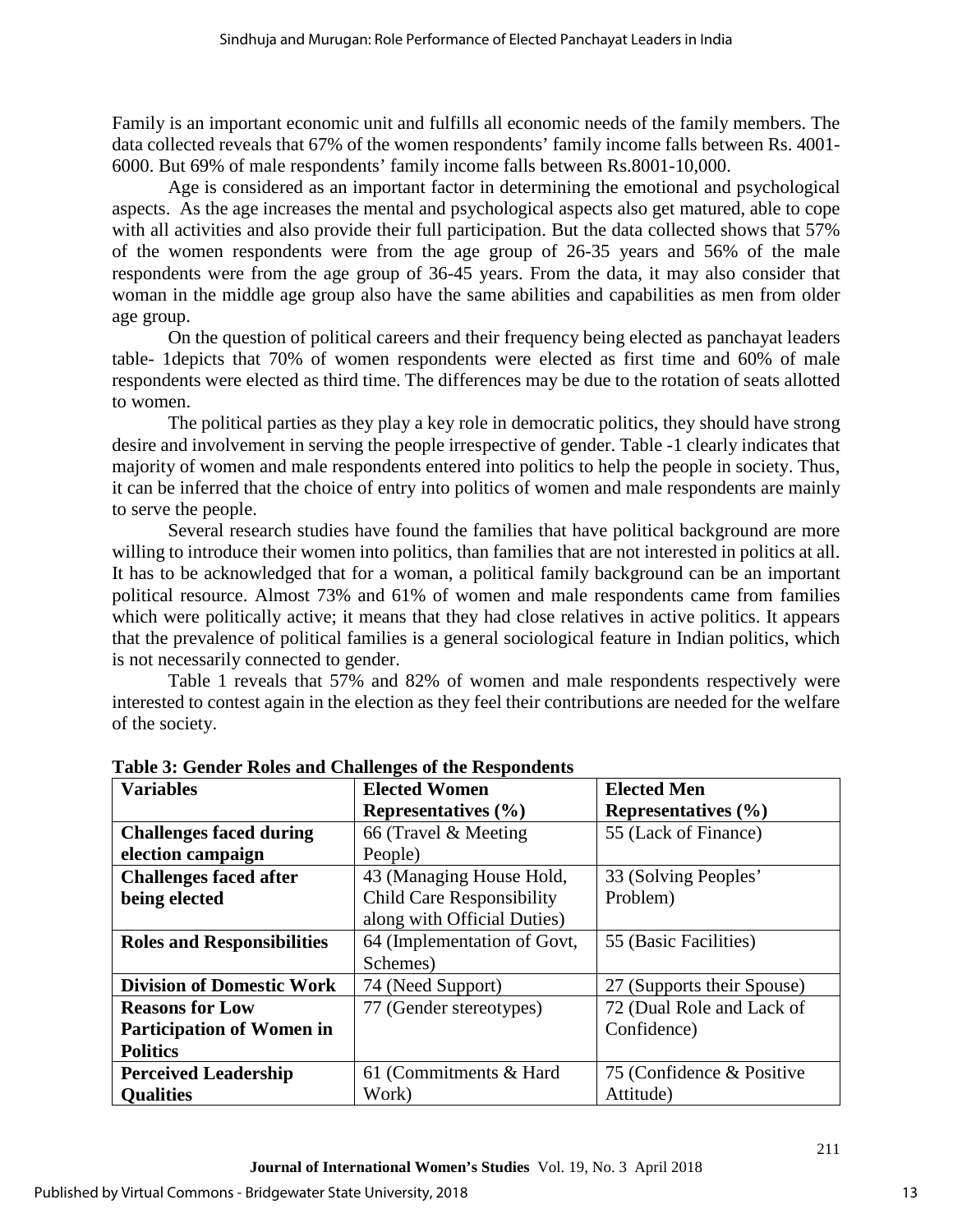| <b>Changes needed for Better</b>   | 88 (Self Confidence & Self | 86 (Communications Skills) |
|------------------------------------|----------------------------|----------------------------|
| <b>Leader</b>                      | Initiative)                |                            |
| <b>Decision Making Skills of</b>   | 87 (Women)                 | 66 (Women)                 |
| <b>Women and Men</b>               |                            |                            |
| <b>Reasons for Why Women</b>       | 80 (To Promote Gender      | 75 (To promote Gender      |
| <b>Should Participate in Local</b> | Equality)                  | Equality)                  |
| Governance                         |                            |                            |

Village panchayat leaders in local governance will meet the biggest challenge which is service delivery, especially as they are seen in the image of respect for life, peace and security, sensitivity, gentleness, patience, empathy and gentle persuades. Sixty-six percent of women respondents cited that travel and meeting people during election time as a significant challenge faced by them but 55% of men respondents cited that lack of finance as a major problem they faced during election period.

The challenge of handling family responsibilities was highlighted as a particularly acute challenge faced by the women respondents (43%). They also expressed their concerns about their inability to attend to family matters as a result of their leadership responsibilities but 33% of men revealed solving people's issues were the problem faced by them.

Gender was found to be a significant factor in determining leadership roles. 64% of women respondents cited that implementation of government schemes as their role. It reveals still women respondents are not aware about their roles and not fully empowered to handle their leadership role.

This study has revealed that women and men perform very distinct domestic roles. While women perform tasks such as cooking, weeding, harvesting and looking after children, men mostly do traditional gender specific roles. Hence, 74% of women respondents highlighted that they need family members support to perform their role and also need gender sensitization programmes for both women and men to break down the gender specific domestic roles.

88% of women respondents cited that they have to develop their self-confidence and must take self-initiative to overcome the barriers during their tenure. The areas where women lacked confidence include public speaking, fear of losing election and ability to perform duties effectively upon election. About 86% of men respondents revealed that they need to improve their communication skill. They explained that a local leader has to interact with different levels of people, speak to the public clearly and politely, express opinions and look after the welfare of the people.

#### **Recommendations**

- $\triangleright$  The local government should ensure that women are treated fairly and equally and to make sure that discrimination against women is not acceptable
- $\triangleright$  Local government has a responsibility to develop awareness of gender issues through programmes for men and women.
- $\triangleright$  Local government needs to be more women friendly. Consensus style politics and meetings at times that fit into the other responsibilities that women have, will enhance the political environment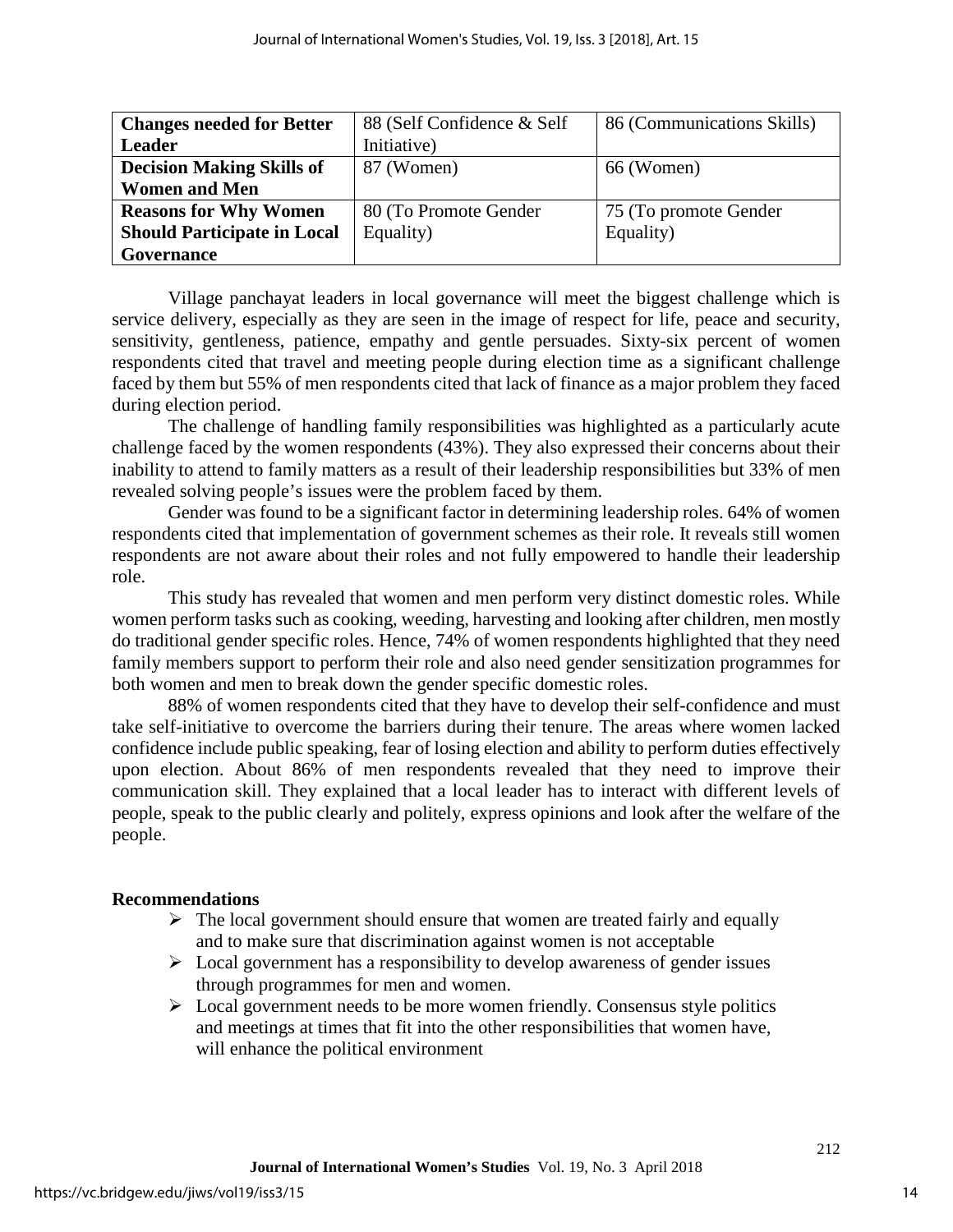- $\triangleright$  Opportunities need to be made available for women as soon as they are elected to learn about local government and their governance role and to provide them with support
- $\triangleright$  Local government needs to take a gender-balanced approach and ensure that women are in decision-making positions in governance and management roles, and women's issues are promoted in policy and service provision.
- $\triangleright$  Workshops on gender awareness and development for both women and men to educate people on women's rights and the importance of women's equality would pave a way for gender mainstreaming in the local governance which results in gender responsive governance.
- $\triangleright$  The media needs to improve the status of women by advocating that women's issues involve both men and women to hasten change in customs, beliefs and values.

#### **Conclusion**

The study concludes the persistence of gender role inequalities in private and public sector. The novelty of this paper is that researcher analyze the whole distribution of house hold work and works related to their job. The findings of the study suggest that even when there is near-equality in the house hold work and employment attainments, the outcomes are far from equality in private public sector. This inequality is due to discrimination in responsibilities and access to control over resources that is rooted in the socio culturally ascribed notion of masculinity as superior to femininity. Gender equality is a goal which cannot be achieved only by higher representation of women in the Legislatures and other public bodies but it has to be buttressed by other supportive measures. The restructuring of gender relations both within the family and in the society, is an important step not only towards promoting freedom, equality and justice in favour of women but also for ensuring their increased political participation at all levels.